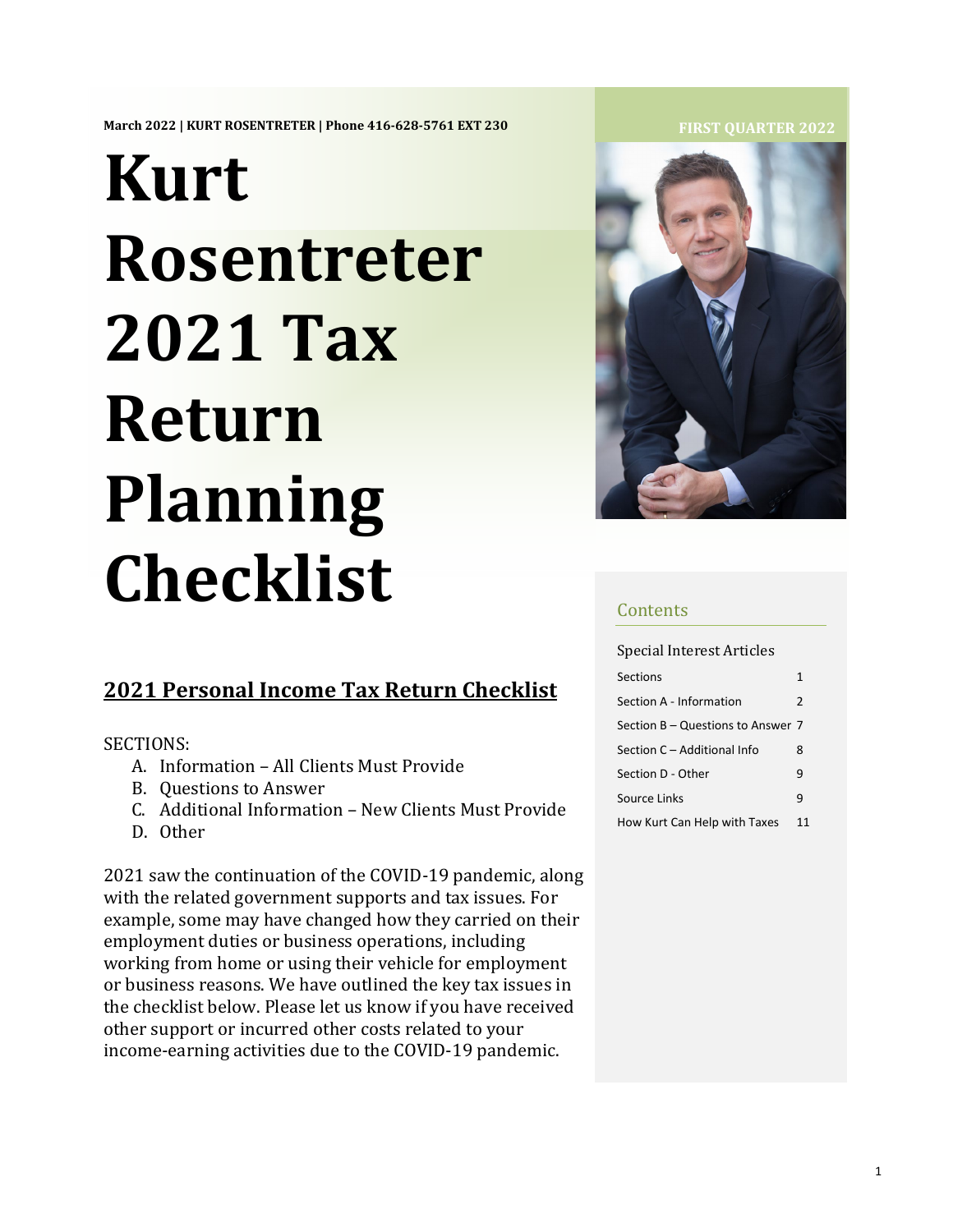

## **A. [Inform](https://www.quoteinspector.com/images/taxes/taxes-due-april-15/)ation – All Clients [Must Pro](https://creativecommons.org/licenses/by-nd/3.0/)vide**

Please check all that apply and provide supporting information.

[ ] 1. All income, support and benefits received under COVID-19 relief programs. Some of these benefits are taxable while others are not. Official tax slips may have been issued for some, but not all. For support where no slip is available, details surrounding the amount and types of payment are required. Please provide details on all federal, provincial/territorial and other support received. Please also provide any details on any repayments of these benefits.

|                                           | Taxable? |
|-------------------------------------------|----------|
| Employment Insurance (EI) program         | Yes      |
| Canada Recovery Benefit (CRB)             | Yes      |
| Canada Recovery Sickness Benefit (CRSB)   | Yes      |
| Canada Recovery Caregiving Benefit (CRCB) | Yes      |
| Canada Emergency Student Benefit (CESB)   | Yes      |

Key COVID-19 related federal personal support programs:

Key COVID-19 related federal government support for business, rental or other income:

|                                          | Taxable? |
|------------------------------------------|----------|
| Canada Emergency Wage Subsidy (CEWS)     | Yes      |
| Canada Emergency Rent Subsidy (CERS)     | Yes      |
| Canada Recovery Hiring Program (CRHP)    | Yes      |
| Canada Emergency Business Account (CEBA) | Yes*     |

\* The forgivable portion of the interest-free loan under the CEBA is taxable. Please provide the details.

As no slips are provided specific to these programs, please provide the amounts received and the period to which they relate.

[ ] 2. All information slips, such as: T3, T4, T4A, T4A(OAS), T4A(P), T4E, T4PS, T4RIF, T4RSP, T5, T10, T2200, T2202, T101, T1163, T1164, TL11A, B, C and D, T5003, T5007, T5008, T5013, T5018 (subcontractors) and corresponding provincial slips.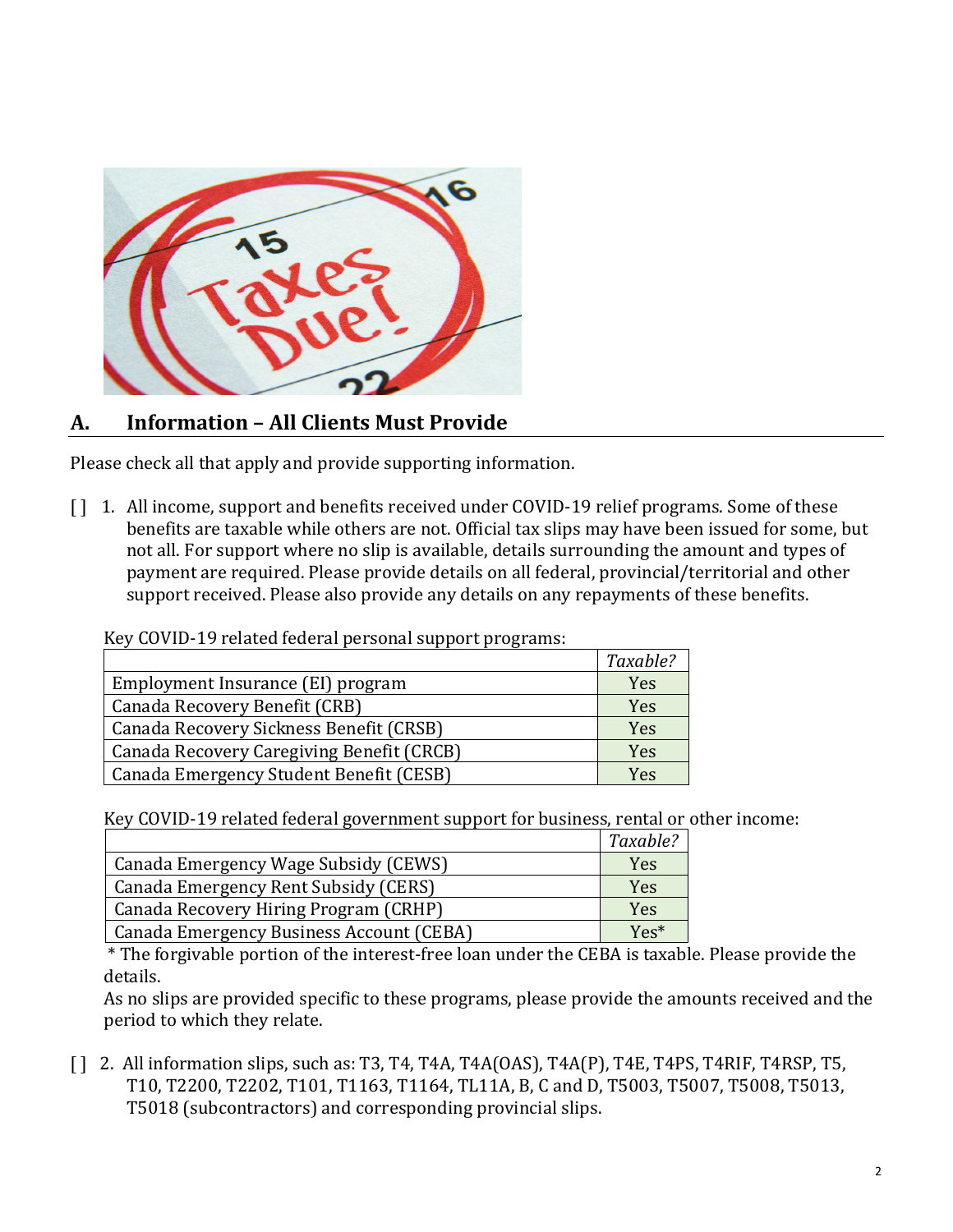- 3. Details of income or receipts for which no T-slips have been received, in respect of items such as:
	- [ ] other employment income (including any severance or termination pay, retiring allowance, tips or gratuities received, details on stock option plans and Form T1212),
	- [ ] business, professional, partnership and rental income (including all amounts received from the sharing economy, such as AirBnB, VRBO, Uber, etc),
	- [ ] alimony, separation allowances, child maintenance (including divorce/separation agreement),
	-
	- [ ] pensions (certain pension income may be split between spouses),<br>[ ] interest income earned but not yet received (such as amounts from interest income earned but not yet received (such as amounts from Canada savings bonds, deferred annuities, term deposits, treasury bills, mutual funds, strip bonds, compound interest bonds),
	- [ ] scholarships, fellowships and bursaries, and<br>
	[ ] any other income received (e.g. director fees,
	- any other income received (e.g. director fees, executor fees, etc).
- 4. Details of other investments, such as:
	- [ ] capital gains/losses realized (this may be obtained, in some circumstances, from your investment advisor)
	- [ ] real estate, or oil and gas investments including financial statements,<br>[ ] bitcoin or other cryptocurrency transactions, and
	- [ ] bitcoin or other cryptocurrency transactions, and <br>[ ] any other investments.
	- any other investments.
- 5. Details of other expenses, such as:
	- [ ] business, professional, investment and rental expenses (including capital purchases, such as vehicles and equipment, including the invoice or bill of sale), and
	- [] employment related expenses provide Form T2200, signed by your employer, as well as the invoices and receipts for required employment expenses. See item 6 for details on working from home.
- 6. Details related to working from home.

Due to the COVID-19 pandemic, many individuals worked from home during 2021. In some cases, a deduction may be available.

[ ] Temporary flat rate method (simple) – Employees that worked from home more than 50% of the time for at least four consecutive weeks due to COVID-19 and were not fully reimbursed for their expenses can claim \$2/day (to a \$500 maximum) that they worked from home in 2021. No employer certification is required to claim this amount. Please provide the number of days you worked from home if you met this test.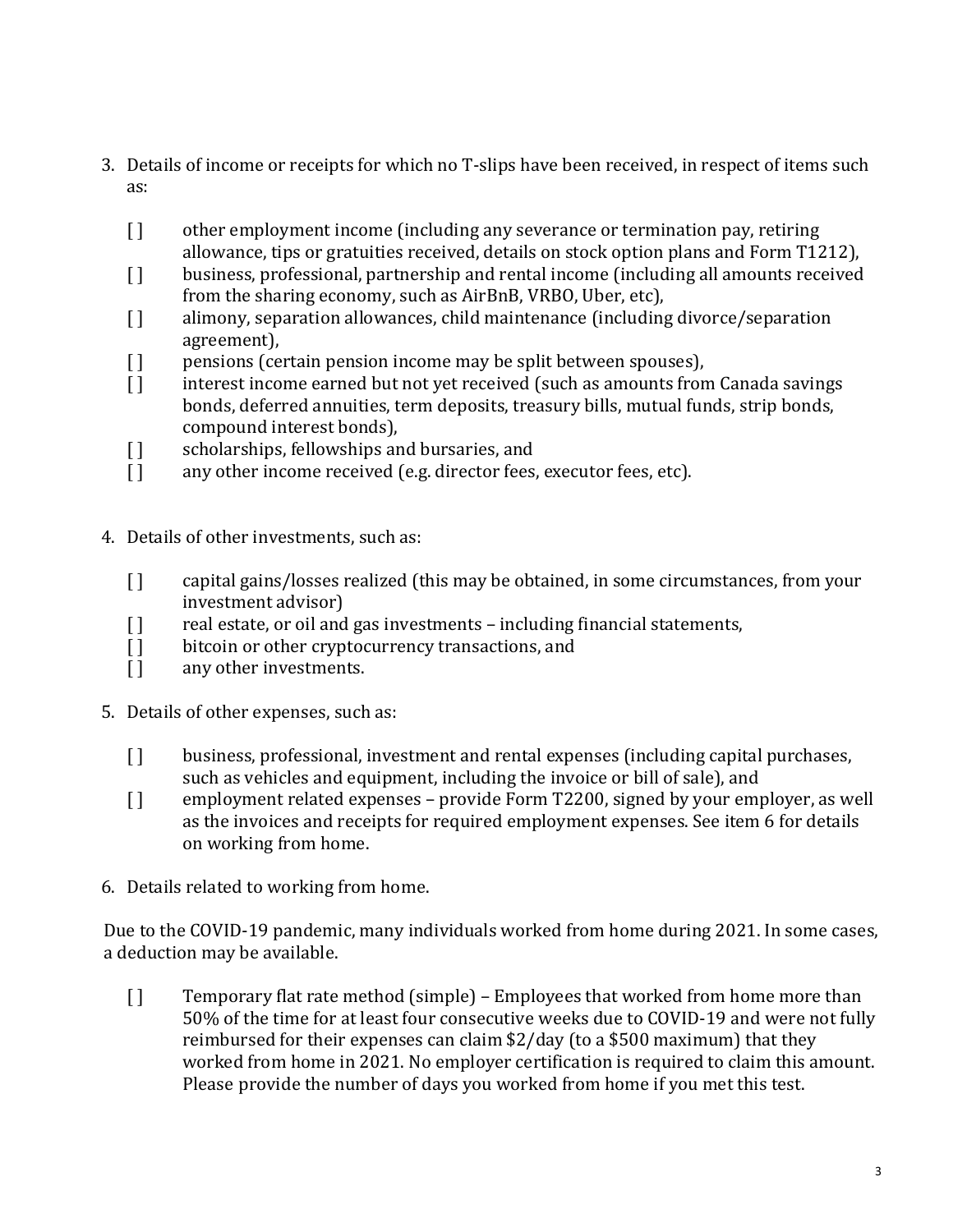- [ ] Detailed method As an alternative, employees can claim based on actual expenses incurred. Like the temporary flat rate method, employees that worked from home more than 50% of the time for at least four consecutive weeks due to COVID-19 can access this deduction. Individuals can also access this deduction where they meet either of the following two tests:
	- the home was where the individual mainly (more than 50% of the time) did their work, or
	- the individual used the space exclusively to earn business/employment income, and used it on a regular and ongoing basis for meeting clients, customers or other people in respect of the business/ employment.

Employees must also provide a T2200 or T2200S from their employer.

If these tests are met, even for a portion of the year, a reasonable claim can be made.

To make a claim, please provide details on the portion of your home that was used as a workspace (e.g. approx. square footage of work space versus other space). If the space was not used exclusively for business/employment purposes, provide the approx. time it was used for business/employment purposes. Also, provide the period that you worked from home and met one of the above tests, and the expenses incurred that related to working from home. Such expenses include, for example, home internet access fees, rent, utilities and office supplies.

- 7. Details and receipts for other deductions and tax credits, such as:
	- [ ] moving expenses (please advise us if you have, or may have, immigrated or emigrated to/from Canada),
	- [ ] child care expenses (if the services are provided by an individual, their SIN should be on the receipt),
	- [ ] alimony, separation allowances, child maintenance (including divorce/separation agreement),
	- [] adoption related expenses,
	- [] interest paid on qualifying student loans,
	- [ ] professional and union dues,
	- [ ] medical expenses for you, your spouse and any dependent persons,
	- [] charitable donations (including those to registered journalism organizations) and political contributions,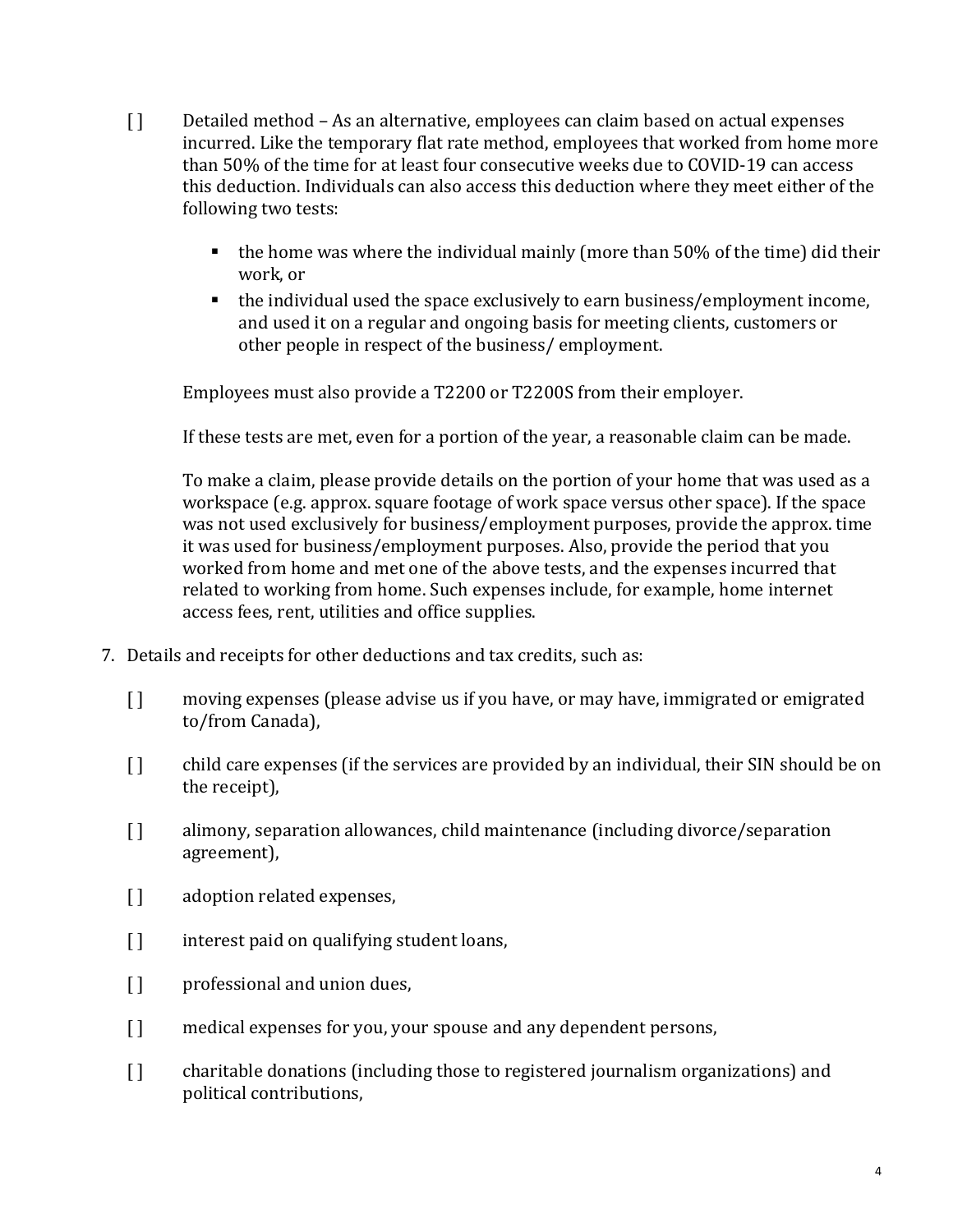- [] clergy residence deduction information (including Form T1223),
- [ ] tuition fees for both full-time and part-time courses for you or a dependent including mandatory ancillary fees and Forms T2202, TL11A, B, C and D where applicable,
- [ ] disability supports expenses (speech, sight, hearing, learning aids for impaired individuals and attendant care expenses),
- [] mining tax credit expenses,
- [ ] registered retirement savings plan and any other pension plan contributions and withdrawals (including withdrawals and repayments for the home buyers plan and lifelong learning plan),
- [ ] film and video production expenditures eligible for a tax credit,
- [] tools acquired by tradespersons and eligible apprentice mechanics,
- [] scientific research and experimental development expenses,
- [ ] home accessibility tax credit certain expenditures (up to \$10,000) may be eligible for a tax credit if made in relation to a renovation or alteration of your home to enhance mobility or reduce the risk of harm for an individual who is either, eligible for the disability tax credit, or 65 years of age or older at December 31, 2021. Examples of eligible expenditures include amounts relating to wheelchair ramps, walk-in bathtubs, wheel-in showers and grab bars,
- [ ] eligible educator school supply tax credit if you are a teacher or early childhood educator, please provide receipts (up to \$1,000) for eligible school supplies purchased in the year. An eligible supply expense is an amount paid in the year for supplies used or consumed in the school or regulated childcare facility in the performance of your employment. Supplies include consumable goods such as construction paper, flashcards, items for science experiments, art supplies, stationary items, and durable goods limited to games, puzzles, books, containers and educational support software. Certain electronic devices such as calculators, digital timers, laptops (if none were made available by their employer) and other tools for remote learning would also be eligible. Please also provide a certification from your employer attesting to the eligible supplies expense,
- [ ] Canada training credit (CTC) a refundable tax credit may be available to reimburse up to half of eligible tuition and fees associated with work-related training for individuals aged 25 to 64 years old at the end of the year. Please provide details on tuition and other fees related to training. Amounts refunded through the CTC will not also be eligible for the tuition tax credit. To get the credit this year, you had to meet a number of conditions in the 2020 year, such as filing a tax return, being resident in Canada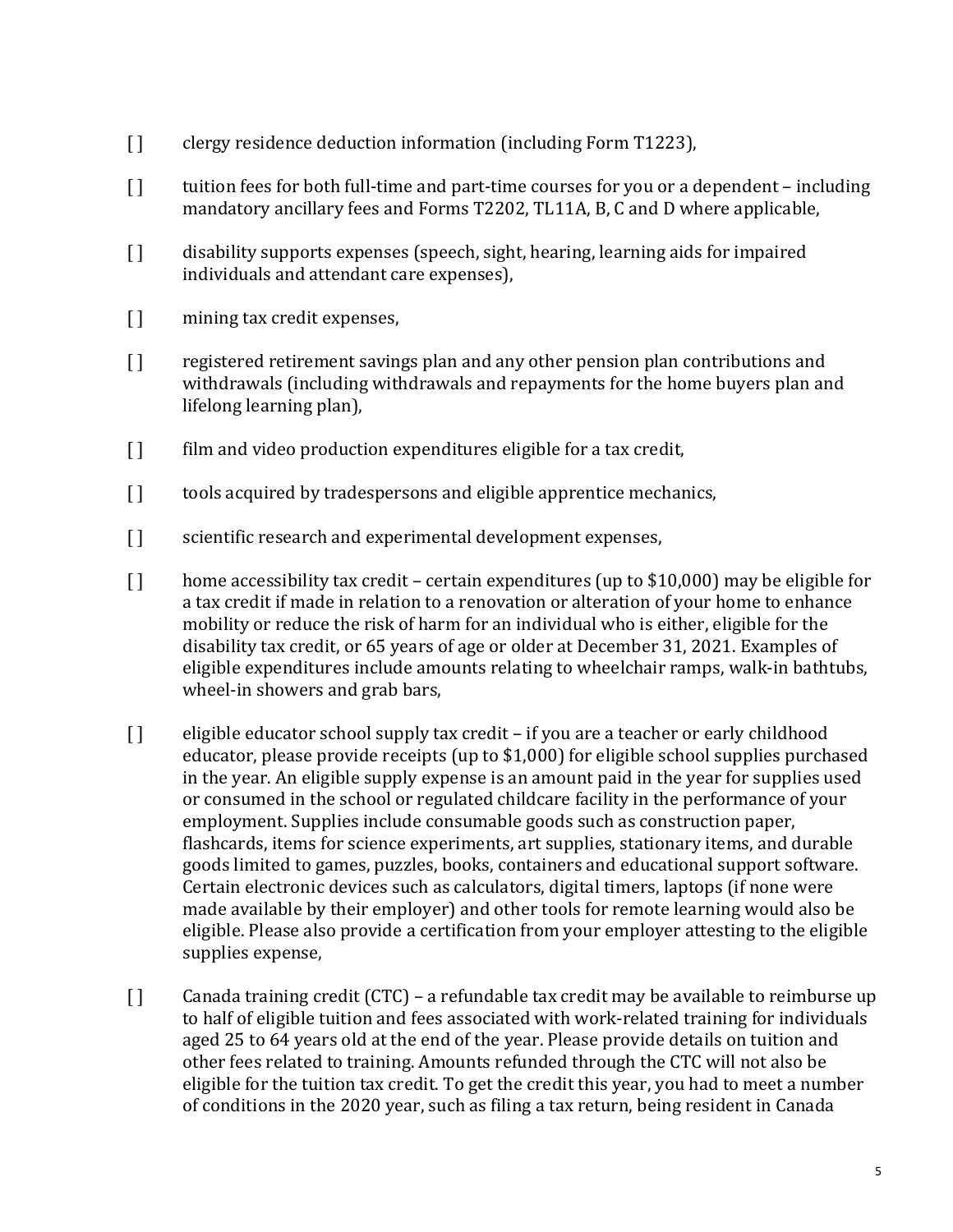throughout the year, being 25 to 64 years at the end of year, having at least \$10,100 from maternity/paternity benefits or working income and having net income that does not exceed \$150,473, and

- [ ] digital news subscription tax credit a 15% non-refundable tax credit based on up to \$500 of amounts paid for a qualifying digital news subscription (to access content that is primarily written news) will qualify for this credit.
- [ ] 8. Details on the disposition of your principal residence or other real property. Please provide: proceeds of disposition, a description of the property, and the year the property was acquired. If disposing of other real property, please provide the cost of the property in addition to the requirements listed above. This is required even if there is no gain on the disposition of the property.

In addition, please indicate if you have a change-in-use of your property. This could include, for example, converting some or all of your principal residence into an income earning property, such as a rental suite. It could also include converting a property used for short-term rentals, such as AirBnB or VRBO, to long-term rentals.

- [ ] 9. Name, address, date of birth, social insurance number (SIN), and province of residence on December 31, 2021, if changed in the current year.
- [ ] 10. Personal status single, married, common-law, separated, divorced or widowed. If there has been a status change in the year, please provide the date of the change.
- [ ] 11. List of dependants/children including their income, birth date, and SIN.
- [ ] 12. Details regarding residence in a prescribed area which qualifies for the northern residents deduction.
- [ ] 13. Details on 2021 income tax instalments or payments of tax.
- [ ] 14. 2020 notice of assessment/reassessment and any other correspondence from CRA (including correspondence received after the filing of this personal tax return).
- [ ] 15. Details of foreign property owned at any time in 2021 including cash, stocks, digital currency (such as Bitcoin), trusts, partnerships, real estate, tangible and intangible property, contingent interests, convertible property, etc. Required details include: description of the property, related country, maximum cost in the year, cost at year-end, income, and capital gain/loss for each particular property.

For property held in an account with a Canadian securities dealer or Canadian trust company, please provide the country for each investment, fair market value of the investments at each month-end, income or loss on the property, and gain/loss on disposition of the property.

[] 16. Details of income from, or distributions to, foreign entities such as foreign affiliates and trusts.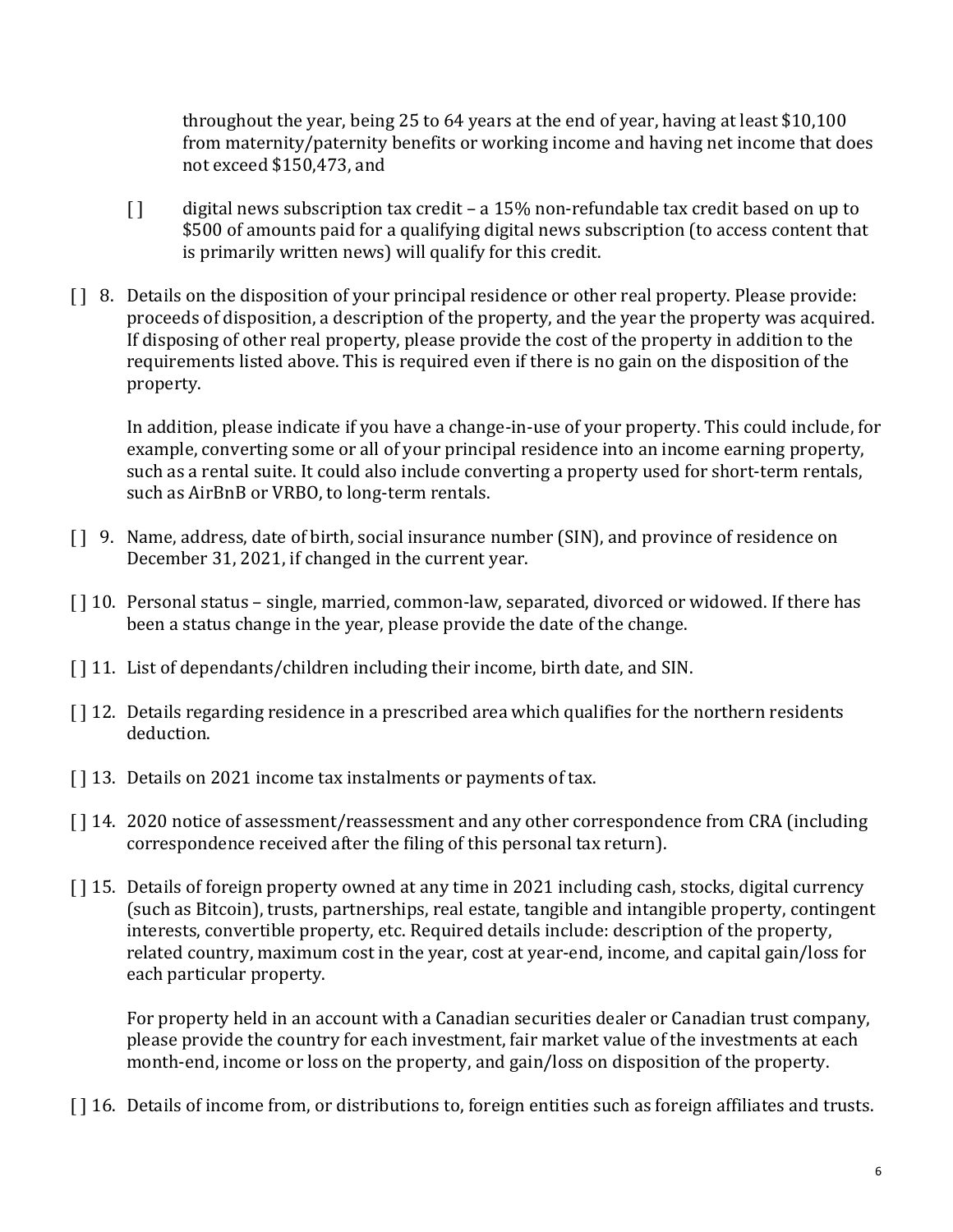- [ ] 17. Copy of any foreign tax returns filed and any associated tax assessments.
- [] 18. If we are not preparing your spouse or common-law partner's personal tax return, please provide their return for review and tax planning.
- [] 19. Internet business activities If you have business, professional, farming or fishing income, please indicate whether you have Internet business activities. According to CRA, Internet business activities include any activity where you earn income from your webpages, websites or Apps. Information only webpages and websites like directories or ads will not generally trigger this information requirement.

If you have Internet business activities, please provide:

- the number and address of webpages or websites that your business generates income from. If you have more than 5, provide the 5 that generate the most income, and
- the percentage of income generated from the Internet (if you do not know the exact percentage, provide an estimate).

## **B. Questions to Answer**

If yes, please provide details.

- **Y/N** 1. Did you receive interest, dividends, or benefits from a business in which a relative is a key party (in terms of ownership or involvement)?
- 2. Are you a U.S. citizen, Green Card Holder, or were you, or your parents born in the United **Y/N** States? You may have U.S. filing obligations.
- 3. Are you an indigenous person? Special tax rules may apply. **Y/N**
- **Y/N** 4. Are you or any of your dependants disabled? If so, provide Form T2201, Disability Tax Credit Certificate. The transfer rules allow claims for certain dependent relatives. In addition, are you, or would you like to provide support to a disabled person? Tax planning opportunities may be available, such as establishing a registered disability savings plan.

Persons with disabilities may also receive tax relief for the cost of disability supports (e.g. sign language services, talking textbooks, etc.) incurred for the purpose of employment or education. If you or your dependents are disabled but do not have a Form T2201, please provide details so we can explore whether you are eligible for special credits or benefits.

5. Are you the caregiver for any infirm family members? Did you provide in-home care for an **Y/N**infirm dependent relative?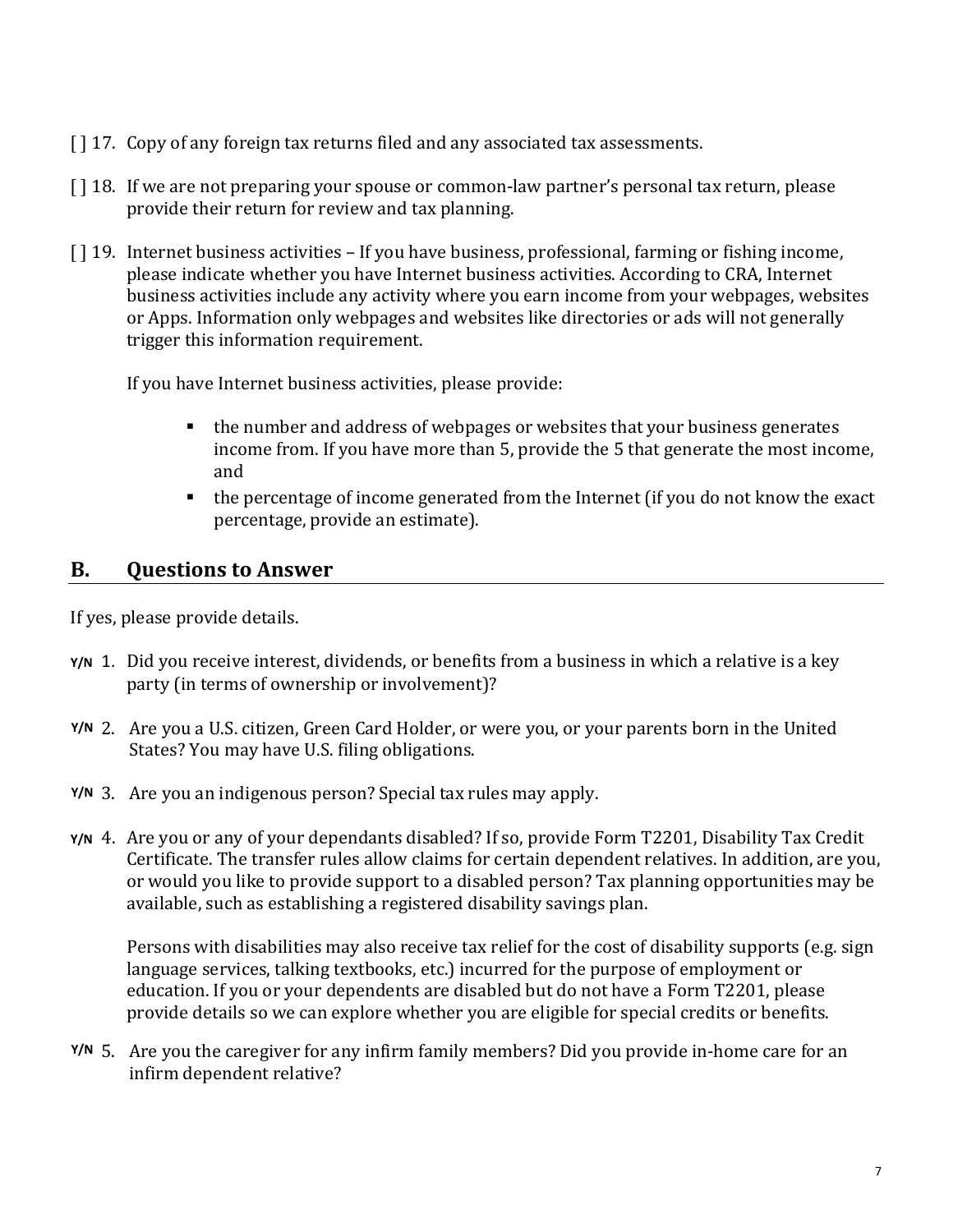- 6. If you have children up to the age of 17, have you received the Canada child benefit (CCB)? **Y/N**
- 7. Have there been any other significant life events in the past year, such as the death or **Y/N** impairment of a loved one? There can be tax planning opportunities.
- 8. Did you incur costs to access medical intervention required to conceive a child which was not **Y/N** previously allowed as a medical expense? Amounts may be claimed in respect of any such expense for the previous 10 years (if amounts were incurred in 2011, a claim must be made by the end of 2021).
- 9. Did you purchase a new home in 2021? If so, you may be eligible for the new residential property **Y/N** GST/HST rebate. Also, are you a first-time home buyer in 2021? A federal tax credit based on \$5,000 ( $@15\% = $750$ ) may be available.
- 10. Have you spent more than 200 hours acting as a volunteer firefighter or a search and rescue **Y/N** volunteer? You may be eligible for a federal tax credit.
- 11. Have you made any contributions to a gifting tax shelter? **Y/N**
- **Y/N** 12. Did you receive any significant prizes or awards from your, or a related person's place of employment?
- **Y/N** 13. Did you receive a retroactive lump-sum payment over \$3,000 (for example, spousal support)? In certain cases, some tax relief may be available.
- 14. Do you want your tax refund deposited directly into your account at a financial institution? **Y/N**
- **Y/N** 15. Are you a Canadian citizen?
- **Y/N** 16. Do you authorize CRA to give your name, address, date of birth, and citizenship to Elections Canada to update the National Register of Electors?

## **C. Additional Information – New Clients Must Provide**

Please check all boxes that apply and provide supporting information.

- [ ] 1. All CRA correspondence for the past three years.
- [ ] 2. Details of previously claimed capital gain exemptions, business investment losses and cumulative net investment loss accounts.
- [ ] 3. A listing or copy of receipts for significant capital assets purchased previously, which are currently held.
- [ ] 4. Details of carry-forward amounts from previous years (ex. losses, donations, forward averaging amounts, RRSP).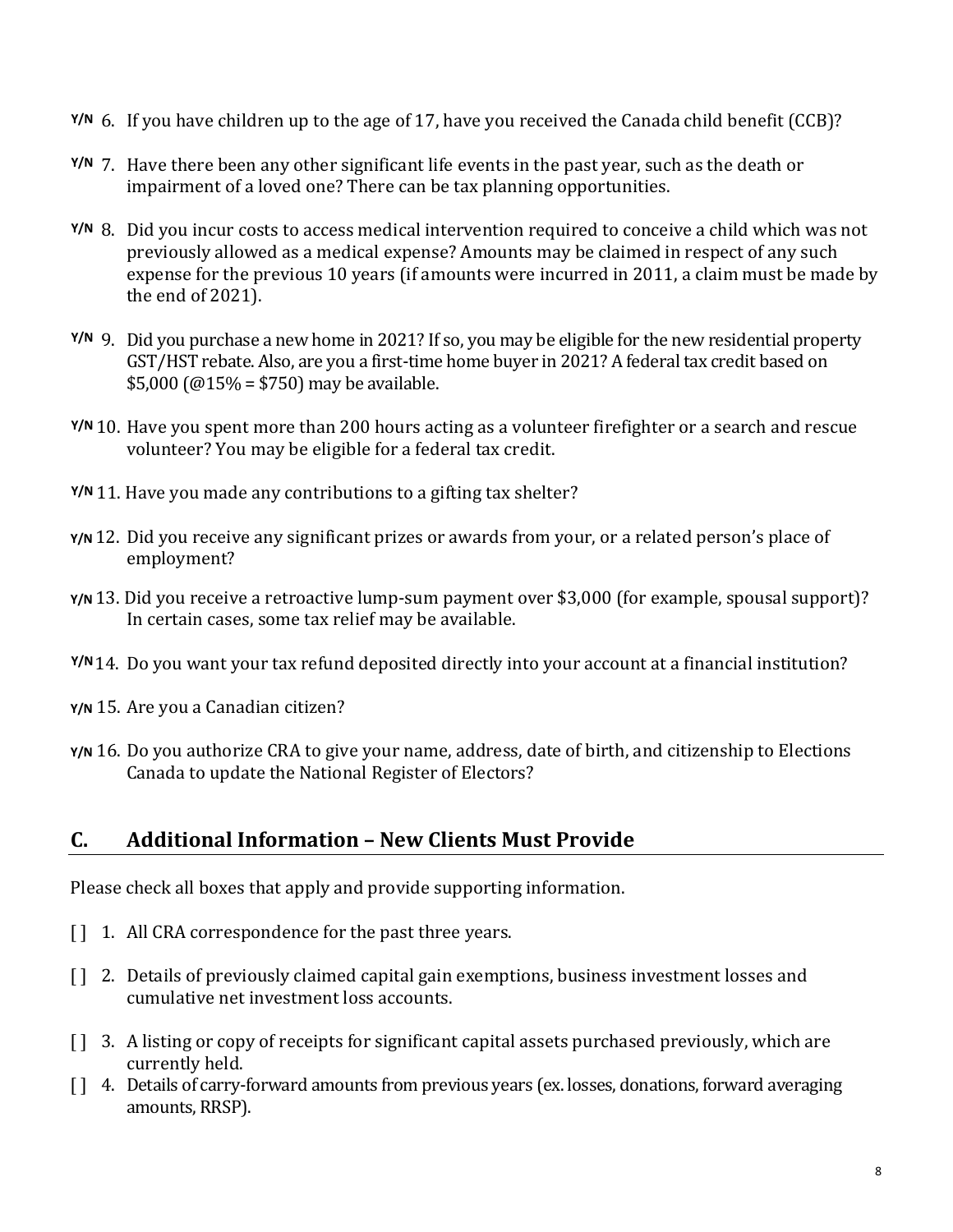#### **D. Other**

- 1. Instalments required for 2022? A pre-authorized debit arrangement is an online servicepayment option which authorizes CRA to withdraw a pre-determined payment amount directly from a bank account on a specific date to pay taxes. This may help avoid penalties on late and/or missing instalment payments.
- 2. MyCRA mobile App This web app allows you to access and view key portions of your tax information such as your notice of assessment, tax return status, benefit and credit information, and RRSP and TFSA contribution room.
- 3. CRA's My Account Taxpayers can set up an online account with CRA that provides tax filing information and communications, in addition to information contained in MyCRA mobile App.
- 4. CRA Online Services Account alerts Individuals can register with CRA to be notified by email when CRA's record of an individual's address has changed, banking information for direct deposit has changed or if mail sent by CRA was returned.
- 5. Additional provincial/territorial credits and programs may be available.

#### Source: CRA URL Links below:

Tax Tidbits

- 1) [https://www.canada.ca/en/revenue-agency/services/tax/individuals/frequently-asked-questions](https://www.canada.ca/en/revenue-agency/services/tax/individuals/frequently-asked-questions-individuals/adjustment-personal-income-tax-benefit-amounts.html)[individuals/adjustment-personal-income-tax-benefit-amounts.html](https://www.canada.ca/en/revenue-agency/services/tax/individuals/frequently-asked-questions-individuals/adjustment-personal-income-tax-benefit-amounts.html) VTN 484(1), December 2021
- 2) [https://www.canada.ca/en/revenue-agency/services/tax/individuals/topics/about-your-tax-return/tax](https://www.canada.ca/en/revenue-agency/services/tax/individuals/topics/about-your-tax-return/tax-return/completing-a-tax-return/deductions-credits-expenses/line-22900-other-employment-expenses/work-space-home-expenses/how-claim.html)[return/completing-a-tax-return/deductions-credits-expenses/line-22900-other-employment-expenses/work](https://www.canada.ca/en/revenue-agency/services/tax/individuals/topics/about-your-tax-return/tax-return/completing-a-tax-return/deductions-credits-expenses/line-22900-other-employment-expenses/work-space-home-expenses/how-claim.html)[space-home-expenses/how-claim.html](https://www.canada.ca/en/revenue-agency/services/tax/individuals/topics/about-your-tax-return/tax-return/completing-a-tax-return/deductions-credits-expenses/line-22900-other-employment-expenses/work-space-home-expenses/how-claim.html) VTN 485(1), January 2022
- 3) A November 12, 2021 BNN Bloomberg article (Family disputes over gifted down payments on the rise: Law firm, Michelle Zadikian); <https://economics.cibccm.com/cds?id=9dc124d8-9764-4c1d-83b4-9e89a5d568b8&flag=E> VTN 485(12), January 2022
- 4) <https://fin.canada.ca/drleg-apl/2021/ita-lir-1221-eng.html> [https://www.canada.ca/en/department-finance/news/2021/12/delivering-climate-action-incentive-payments](https://www.canada.ca/en/department-finance/news/2021/12/delivering-climate-action-incentive-payments-quarterly.html)[quarterly.html](https://www.canada.ca/en/department-finance/news/2021/12/delivering-climate-action-incentive-payments-quarterly.html) VTN 485(1), January 2022

Small Business Air Quality Improvement Tax Credit: Could Your Business Benefit? <https://www.budget.gc.ca/efu-meb/2021/home-accueil-en.html> [https://www.parl.ca/LegisInfo/en/bill/44-](https://www.parl.ca/LegisInfo/en/bill/44-%201/c-8) 1/c-8 VTN 485(5), January 2022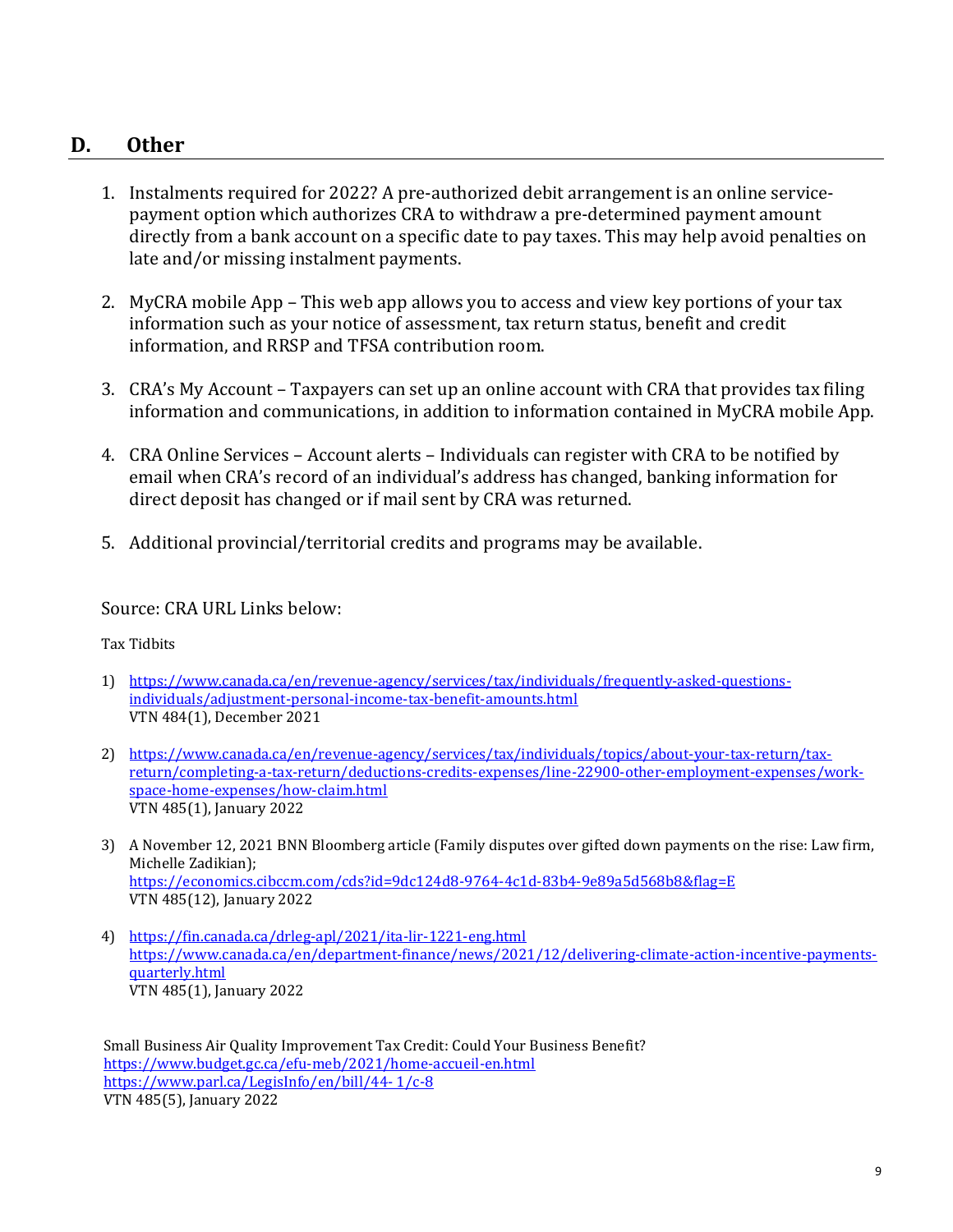Covid-19 Business Supports: Targeted Measures

[https://www.canada.ca/en/department-finance/news/2021/11/government-introduces-legislation-to-create-jobs](https://www.canada.ca/en/department-finance/news/2021/11/government-introduces-legislation-to-create-jobs-and-implement-targeted-covid-19-support.html)[and-implement-targeted-covid-19-support.html](https://www.canada.ca/en/department-finance/news/2021/11/government-introduces-legislation-to-create-jobs-and-implement-targeted-covid-19-support.html) [https://www.canada.ca/en/department-finance/news/2021/12/government-temporarily-expands-access-to](https://www.canada.ca/en/department-finance/news/2021/12/government-temporarily-expands-access-to-lockdown-program-and-worker-lockdown-benefit.html)[lockdown-program-and-worker-lockdown-benefit.html](https://www.canada.ca/en/department-finance/news/2021/12/government-temporarily-expands-access-to-lockdown-program-and-worker-lockdown-benefit.html) <https://www.canada.ca/en/revenue-agency/services/wage-rent-subsidies.html> VTN 485(2), January 2022; VTN 484(2), December 2021; VTN 483(2), November 2021

Falsified Employment Records: The Penalties Can be Large <https://www.canada.ca/en/employment-social-development/programs/ei.html> September 14, 2021 Federal Court case (Nijabat Contracting Inc. vs. HMQ, T-1688-19) VTN 484(4), December 2021

Corporate Advertising and Promotion Expenses: CRA Increasing Reviews VTN 485(11), January 2022

Teachers and Early Childhood Educators: Expanded Access to Tax Credit <https://www.budget.gc.ca/efu-meb/2021/home-accueil-en.html> October 19, 2021 Technical Interpretation (2021-0913751I7, Eric Wirag); VTN 485(3), January 2022; VTN 484(2), December 2021

Canada Worker Lockdown Benefit (CWLB); Modified Support for Individuals [https://www.canada.ca/en/department-finance/news/2021/11/government-introduces-legislation-to-create-jobs](https://www.canada.ca/en/department-finance/news/2021/11/government-introduces-legislation-to-create-jobs-and-implement-targeted-covid-19-support.html)[and-implement-targeted-covid-19-support.html](https://www.canada.ca/en/department-finance/news/2021/11/government-introduces-legislation-to-create-jobs-and-implement-targeted-covid-19-support.html) [https://www.canada.ca/en/department-finance/news/2021/12/government-temporarily-expands-access-to](https://www.canada.ca/en/department-finance/news/2021/12/government-temporarily-expands-access-to-lockdown-program-and-worker-lockdown-benefit.html)[lockdown-program-and-worker-lockdown-benefit.html](https://www.canada.ca/en/department-finance/news/2021/12/government-temporarily-expands-access-to-lockdown-program-and-worker-lockdown-benefit.html) <https://www.canada.ca/en/revenue-agency/services/benefits/worker-lockdown-benefit.html> VTN 485(2), January 2022; VTN 484(2), December 2021; VTN 483(2), November 2021